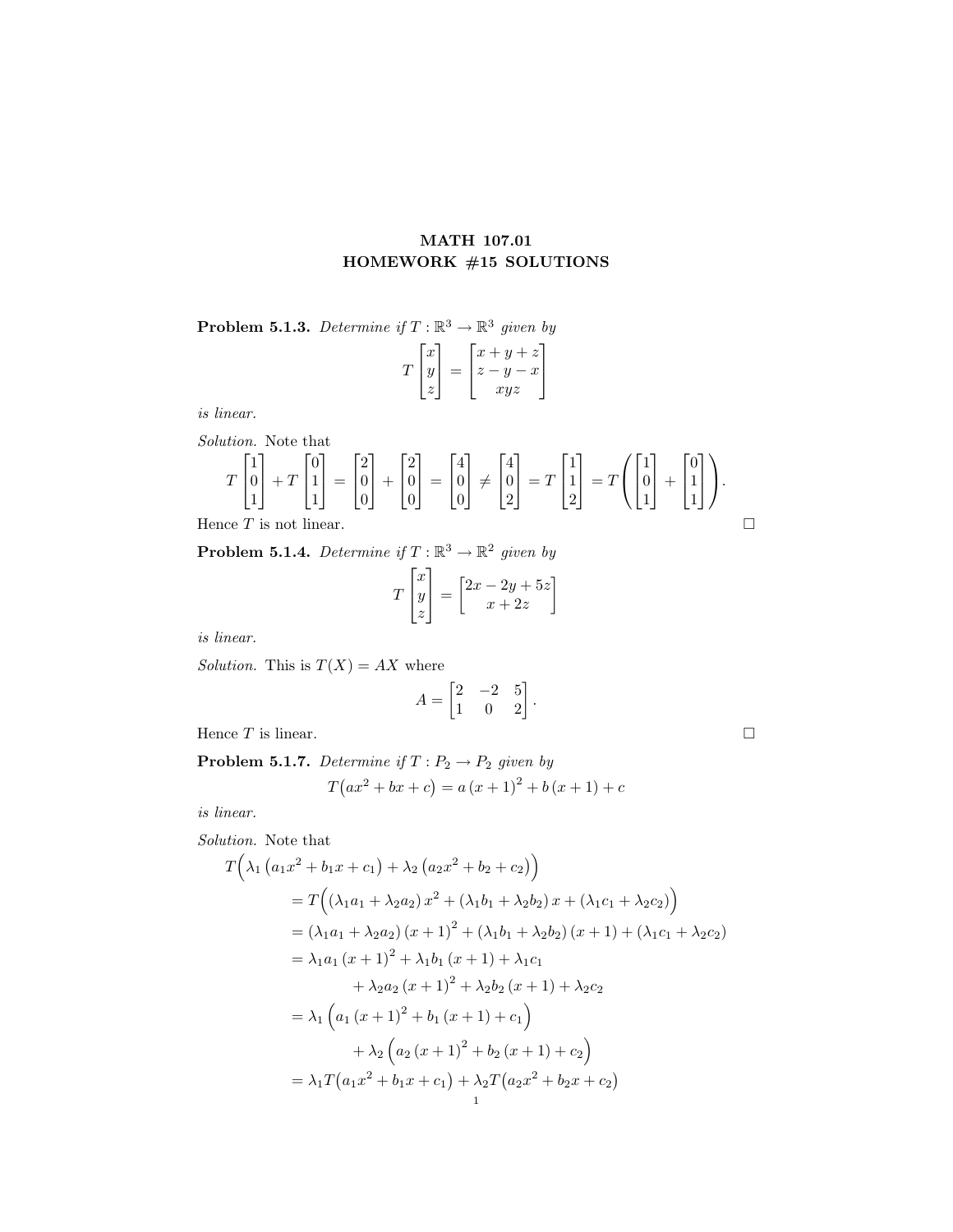whenever  $\lambda_1, \lambda_2 \in \mathbb{R}$  and  $a_1x^2 + b_1x + c_1$ ,  $a_2x^2 + b_2 + c_2 \in P_2$ . Hence T is linear.  $\Box$ 

**Problem 5.1.12.** Determine if  $T : M_{n \times n}(\mathbb{R}) \to \mathbb{R}$  given by  $T(A) = \det(A)$  is linear.

Proof. Note that

$$
T(I+I) = T(2I) = \det (2I) = 2n \det (I) = 2n \neq 2 = \det (I) + \det (I) = T(I) + T(I)
$$
  
whenever  $n \ge 2$ . Hence T is not linear.

**Problem 5.1.13.** Recall that the collection  $\mathbb{R}^+$  of positive real numbers is a vector space under the addition  $x \oplus y = xy$  and the scalar multiplication  $\lambda \odot x = x^{\lambda}$ .

- (a) Show that the natural logarithm is a linear transformation  $\ln : \mathbb{R}^+ \to \mathbb{R}$ .
- (b) Show that the exponential map is a linear transformation  $e : \mathbb{R} \to \mathbb{R}^+$ .

Solution. (a) Note that

$$
\ln (\lambda_1 \odot x_1 \oplus \lambda_2 \odot x_2) = \ln \left( x_1^{\lambda_1} \oplus x_2^{\lambda_2} \right) = \ln \left( x_1^{\lambda_1} x_2^{\lambda_2} \right) = \ln \left( x_1^{\lambda_1} \right) + \ln \left( x_2^{\lambda_2} \right)
$$

$$
= \lambda_1 \ln (x_1) + \lambda_2 \ln (x_2)
$$

whenever  $\lambda_1, \lambda_2 \in \mathbb{R}$  and  $x_1, x_2 \in \mathbb{R}^+$ . Hence ln is linear. (b) Note that

$$
e^{\lambda_1 x_1 + \lambda_2 x_2} = e^{\lambda_1 x_1} e^{\lambda_2 x_2} = e^{\lambda_1 x_1} \oplus e^{\lambda_2 x_2} = (e^{x_1})^{\lambda_1} \oplus (e^{x_2})^{\lambda_2} = \lambda_1 \odot e^{x_1} \oplus \lambda_2 \odot e^{x_2}
$$
  
whenever  $\lambda_1, \lambda_2 \in \mathbb{R}$  and  $x_1, x_2 \in \mathbb{R}$ . Hence *e* is linear.

Problem 5.1.18. Find a matrix A that expresses the linear transformation T :  $\mathbb{R}^4 \to \mathbb{R}^3$  given by

$$
T\begin{bmatrix} x_1 \\ x_2 \\ x_3 \\ x_4 \end{bmatrix} = \begin{bmatrix} x_1 - x_2 + 3x_3 - x_4 \\ 2x_1 + 3x_2 - x_3 - 2x_4 \\ 3x_1 + 7x_2 - 5x_3 - 3x_4 \end{bmatrix}
$$

in the form of a matrix transformation  $T(X) = AX$ .

Solution. Here,  $A \in M_{3\times 4}(\mathbb{R})$  satisfies

$$
Ae_1 = Te_1 = \begin{bmatrix} 1 \\ 2 \\ 3 \end{bmatrix} \qquad \qquad Ae_2 = Te_2 = \begin{bmatrix} -1 \\ 3 \\ 7 \end{bmatrix}
$$

$$
Ae_3 = Te_3 = \begin{bmatrix} 3 \\ -1 \\ -5 \end{bmatrix} \qquad \qquad Ae_4 = Te_4 = \begin{bmatrix} -1 \\ -2 \\ -3 \end{bmatrix}.
$$

This gives

$$
A = \begin{bmatrix} 1 & -1 & 3 & -1 \\ 2 & 3 & -1 & -2 \\ 3 & 7 & -5 & -3 \end{bmatrix}.
$$

**Problem 5.1.20.** Let  $T : \mathbb{R}^3 \to \mathbb{R}^4$  be a linear transformation such that

$$
T\begin{bmatrix} 1 \\ -1 \\ 0 \end{bmatrix} = \begin{bmatrix} 1 \\ 0 \\ -1 \\ 0 \end{bmatrix}, \quad T\begin{bmatrix} 1 \\ 0 \\ 1 \end{bmatrix} = \begin{bmatrix} 2 \\ 1 \\ 0 \\ 0 \end{bmatrix}, \quad T\begin{bmatrix} 0 \\ 1 \\ -1 \end{bmatrix} = \begin{bmatrix} 1 \\ 0 \\ 0 \\ -1 \end{bmatrix}.
$$